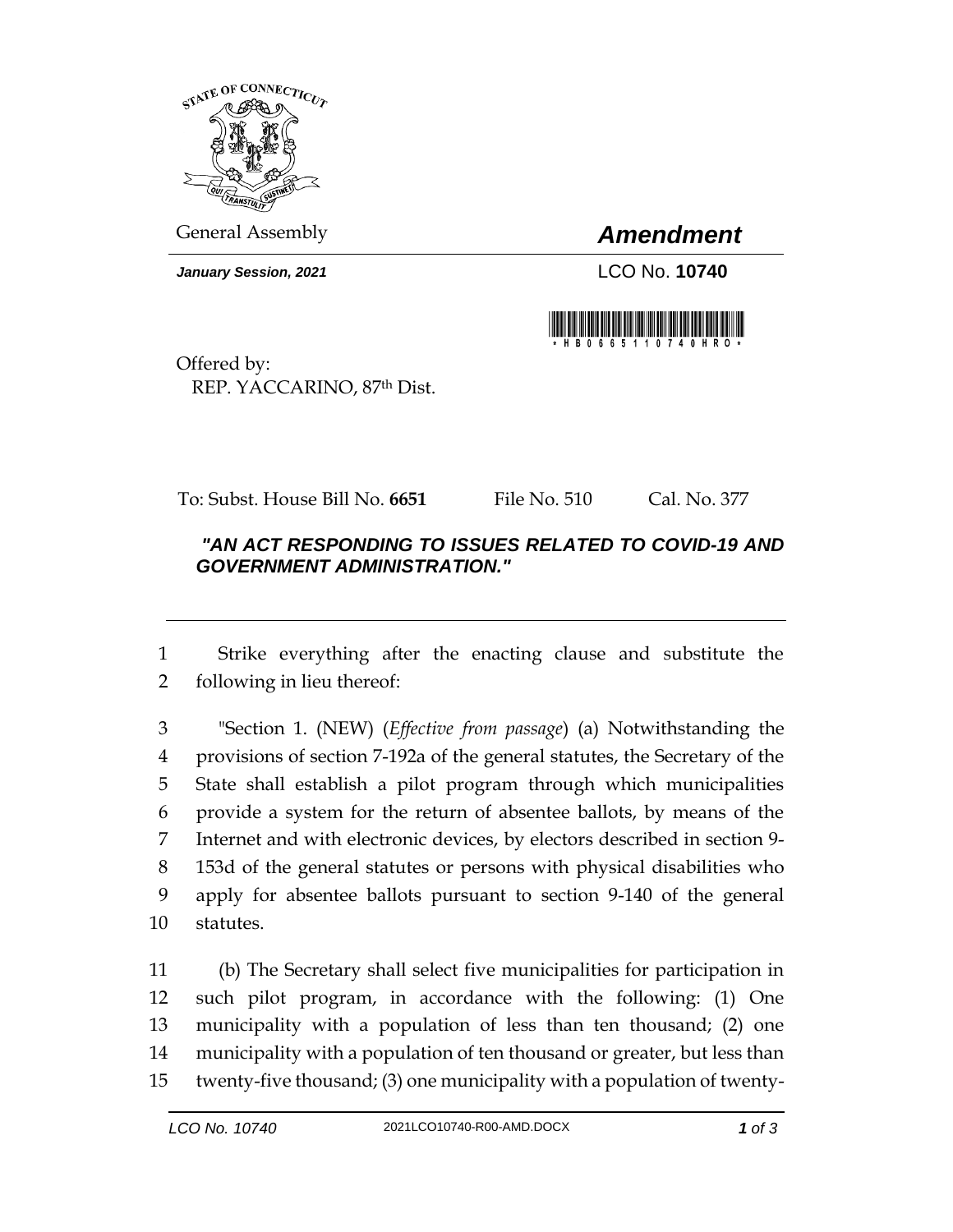five thousand or greater, but less than fifty thousand; (4) one municipality with a population of fifty thousand or greater, but less than one hundred thousand; and (5) one municipality with a population of one hundred thousand or greater. For the purposes of this section, "population" means the estimated number of people according to the most recent version of the State Register and Manual prepared pursuant to section 3-90 of the general statutes.

 (c) (1) Any system described in subsection (a) of this section shall, at a minimum, (A) provide security that encrypts information over a secure network; (B) provide for secure identification and authentication of information transmitted on such system; (C) provide protection against abuse, tampering, fraudulent use and illegal manipulation of such system by any individual or group; (D) ensure secure return of each ballot, including verification that each ballot cast is private and secure and has not been altered by any individual, such system or any third party between such elector's or person's electronic device and the destination at which such ballot is to be counted; (E) provide each such authorized elector or person with notice that such elector's or person's ballot has been cast and received; (F) verify that each ballot cast by each such authorized elector or person is timely received by the applicable deadline; (G) ensure that only one ballot is counted for each such authorized elector or person; (H) provide a means of re-examining any cast ballot for the purpose of any recanvass or audit; (I) provide the ability to spoil a ballot, in which case a subsequent ballot shall be issued and only the final ballot of such elector or person may be cast; and (J) provide for the automatic preparation of ballots that can be printed and inserted into any tabulator used at any election, primary or referendum.

 (2) Any elector or person using the system described in subsection (a) of this section shall certify such elector's or person's agreement to the use of such system and any terms of such use.

 (d) Any municipality providing a system described in subsection (a) of this section shall, not later than fifteen days after the election, primary or referendum for which absentee ballots are returned using such